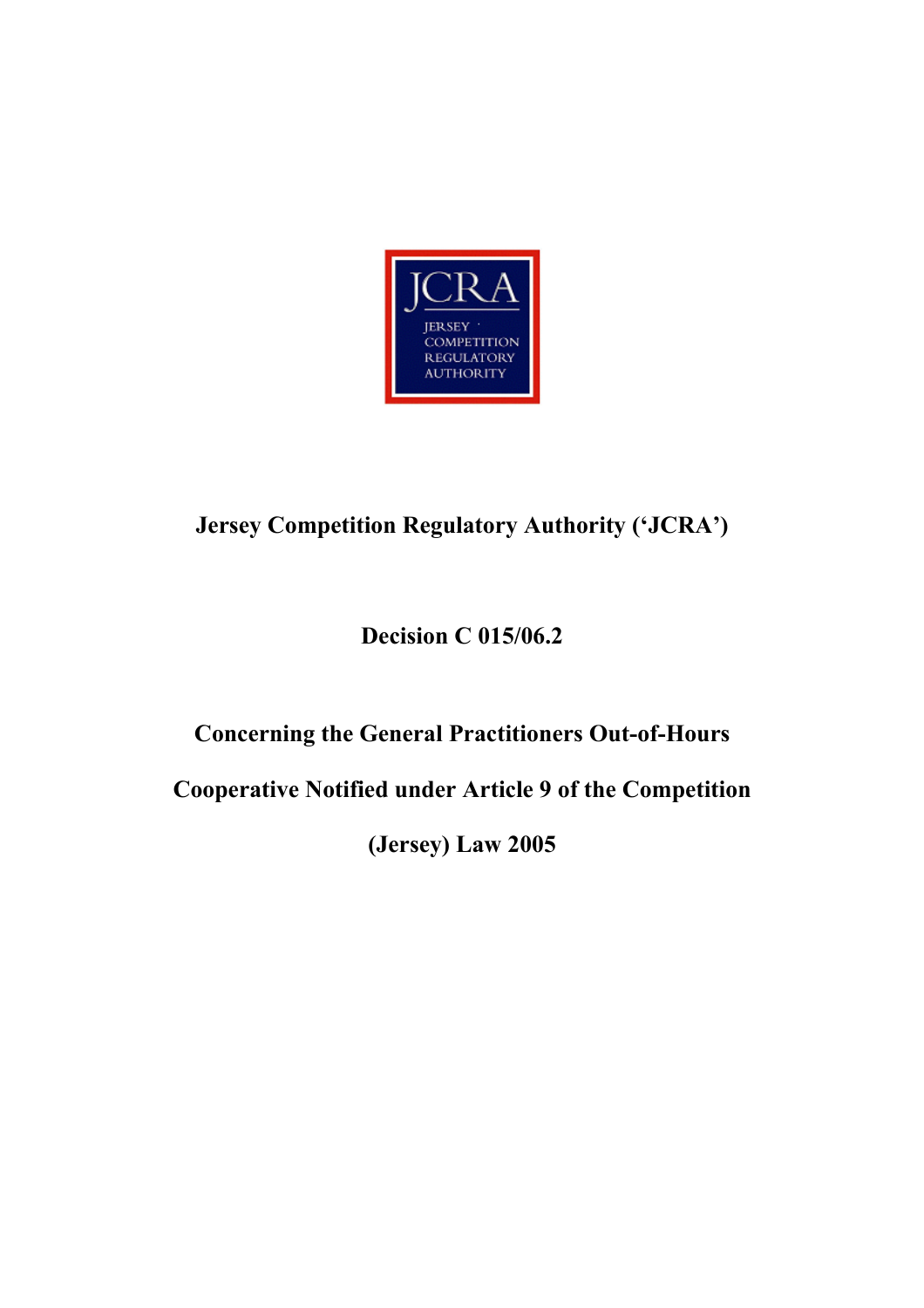## **Table of Contents**

| $\mathbf{I}$   |                                                                                |  |
|----------------|--------------------------------------------------------------------------------|--|
| II.            |                                                                                |  |
| IV.            |                                                                                |  |
| $V_{\cdot}$    |                                                                                |  |
| A.             |                                                                                |  |
| B <sub>1</sub> |                                                                                |  |
| $C_{\cdot}$    |                                                                                |  |
| D.             | No Elimination of Competition in respect of a Substantial Part of the Goods or |  |
| VI.            |                                                                                |  |
|                |                                                                                |  |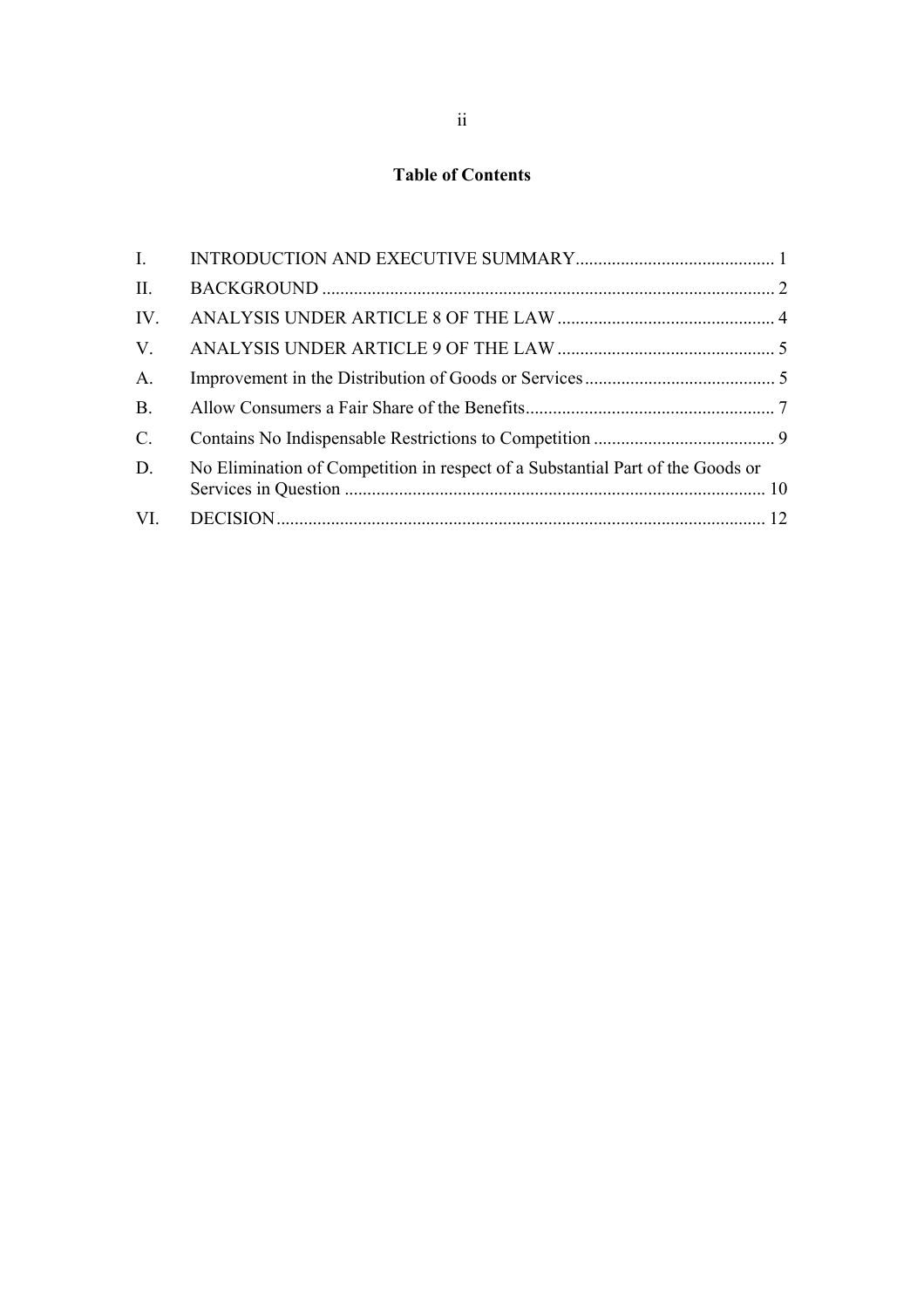#### **I. INTRODUCTION AND EXECUTIVE SUMMARY**

- 1. On 26 February 2007 JCRA received a request sent on behalf Jersey Doctors on Call ('JDOC') to extend an exemption granted under Article 9 of the Competition (Jersey) Law 2005 (the 'Law') concerning the provision of after-hours medical care in Jersey.
- 2. The JCRA granted this exemption in a decision dated 8 August 2006, which was later modified on 13 October 2006. In this decision, the JCRA concluded that JDOC satisfied the Law's exemption criteria; however, the term of that exemption was only to last until 31 March 2007, which was intended to cover JDOC's thencurrent trial period. In the event the cooperative was extended beyond the trial period, JDOC could apply to the JCRA for a longer-term exemption.
- 3. JDOC has subsequently informed the JCRA that Jersey's Health and Social Services Department ('HSS') is continuing its support for the cooperative beyond the trial period. JDOC also has informed us that it will be recommending to the Minister of Health  $& Social Services$  that support for the cooperative be continued for a longer term.
- 4. Thus, JDOC has requested that the JCRA's initial exemption under the Law be extended. In its request, JDOC stated that the cooperative has been well received in Jersey and that a longer-term exemption will give the cooperative the security needed to make further investments in its services. According to JDOC, this will enable it to deliver further improvements in its standard of care offered to patients.
- 5. On 3 March 2007 the JCRA published details of this request in the Jersey Gazette, asking for interested parties to submit comments on the application by 19 March 2007. No comments were received in response to this consultation.
- 6. JDOC's original exemption expired on 31 March 2007. In response to JDOC's current request and in the absence of evidence or submissions to the contrary, the JCRA concludes that the justifications that existed for granting this exemption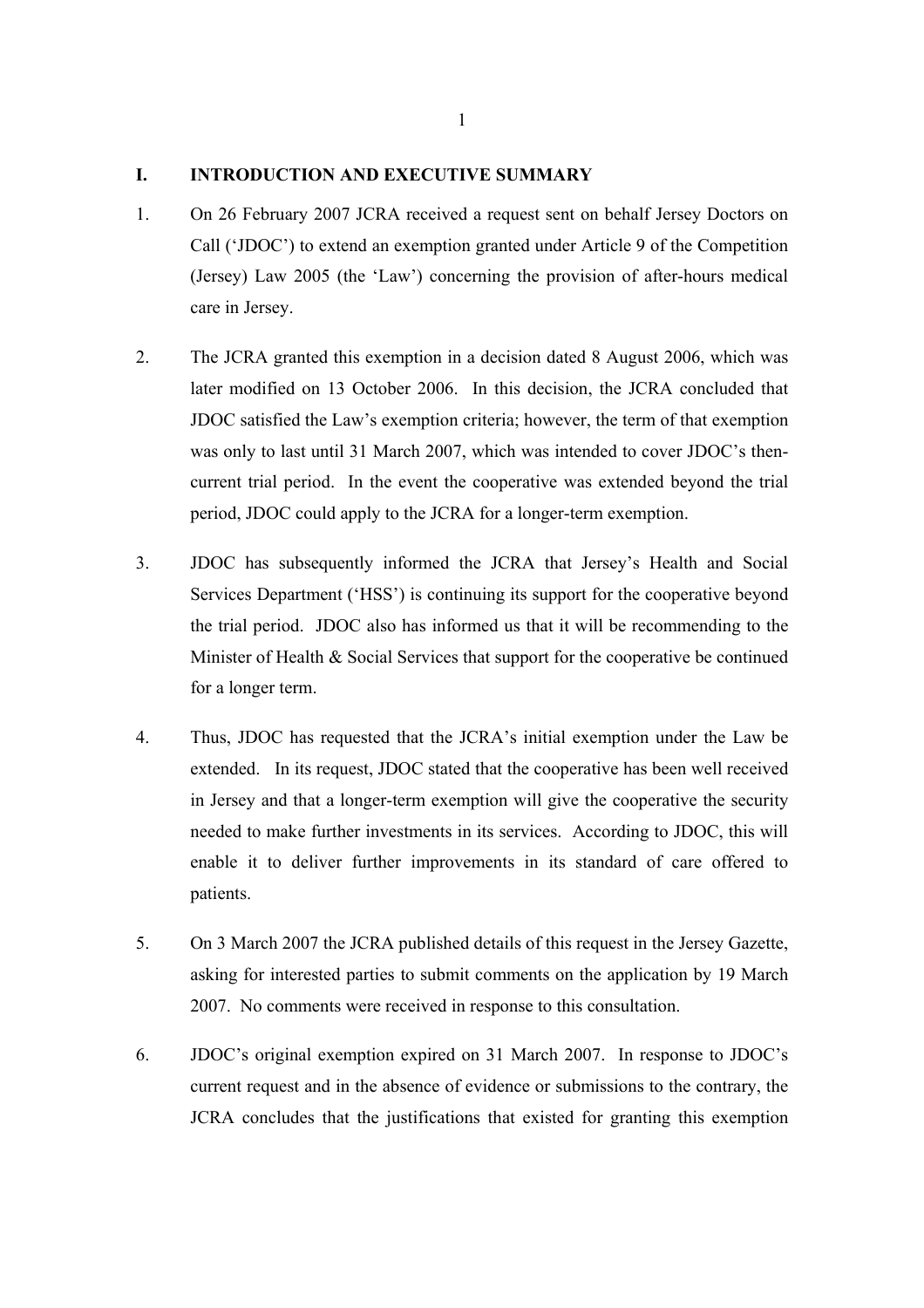still remain. Accordingly, in this Decision, the JCRA grants a new exemption to JDOC under Article 9 of the Law. Like the previous exemption, this new exemption is subject to full compliance by both JDOC and its members with certain conditions, which are intended to protect the interests of competition and consumers. The term of this exemption is two years from the date of this decision, subject to potential renewal upon a further application from JDOC.

#### **II. BACKGROUND**

- 7. This matter concerns the way in which after-hours medical care is delivered in Jersey. 'After-hours' or 'out-of-hours' medical care has been defined as care to patients being provided on weekday evenings and nights (i.e., 6 pm to 8 am) and during weekends and bank holidays. $<sup>1</sup>$ </sup>
- 8. Prior to JDOC's formation, after-hours medical care in Jersey was delivered by general practitioners ('GPs'), who generally provide services to patients through a practice in cooperation with other GPs. Individual practices would either provide after-hours care themselves, or offer such services to their patients in cooperation with other practices.
- 9. This system changed with JDOC's introduction in April 2006. Through JDOC, GP practices formed an association under Jersey law with the goal of providing after-hours medical care collectively.
- 10. The first service JDOC provides is an after-hours surgery located in ground floor of the Gwyneth Huelin Wing of the General Hospital in St Helier (the 'GP Surgery'). JDOC provides this service seven days a week from  $6 \text{ pm} - 11 \text{ pm}$ , as well as on Saturday afternoons and Sunday during the day. The GP Surgery's base fee is currently £40 for a twenty minute consultation. It also provides phone advice free of charge.

<sup>1</sup> *See* Health Committee, House of Commons, *GP Out-of-Hours Services*, *Fifth Report of Session 2003-04* at 3 n.2 (19 July 2004).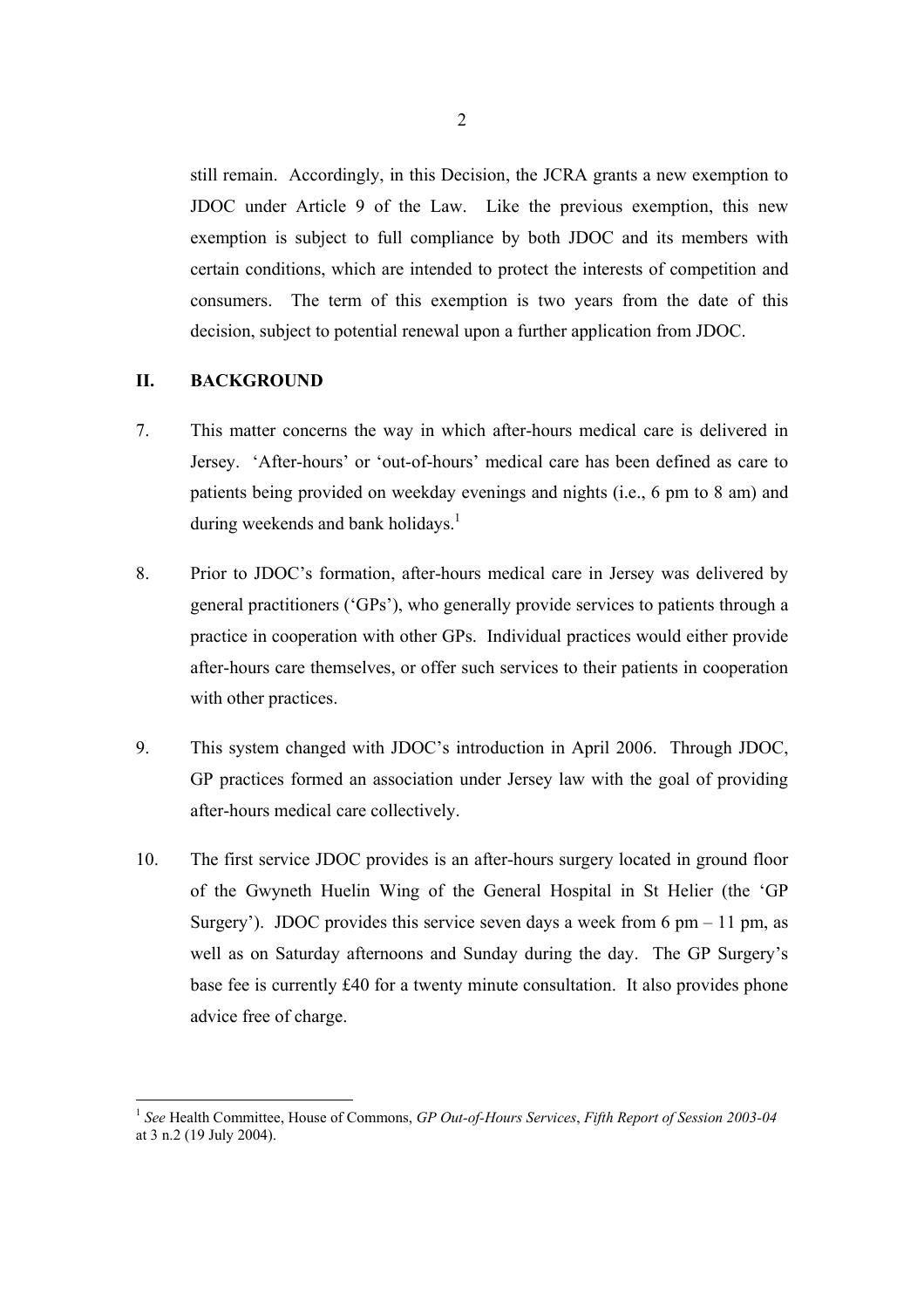- 11. The second service JDOC provides are 'house calls' a GP visit to a patient's residence during nights and weekends and on bank holidays. This service is available from 6 pm to 8 am seven days a week, and during 12 noon to 6 pm on Saturday and from 8 am to 6 pm on Sunday. The price for such service varies depending on the time of the visit, with a lower fee (currently, £80.16) charged for 'evening' home visits (i.e., from 6 pm  $-11$  pm) compared to a higher fee (currently, £100.72) for 'night' home visits (i.e., from 11 pm – 8 am).<sup>2</sup>
- 12. JDOC provides these services on a rotational basis, or 'rota', comprised of the GPs participating in JDOC. Under the rota, two GPs are on-call: one to cover phone advice and the GP Surgery, and the other to make house calls.

#### **III. BASIS OF CURRENT REVIEW**

- 13. Since its introduction in April 2006, JDOC has been subject to three major analyses in Jersey. These are:
	- The JCRA's Decision dated 8 August 2006, which granted an exemption to JDOC to cover its trial period (as referred to hereinafter, the 'Original Decision');
	- The GPCOOP Management Board Performance Report 03 April 2006 03 October 2006, jointly completely by HSS and JDOC, which constituted the cooperative's six month performance review (as referred to hereinafter, the 'Performance Review'); and
	- The Report on the GP Co-Operative Out-of-Hours Service produced by the Education and Home Affairs Scrutiny Panel and presented to the States of Jersey on 8 March 2007 (as referred to hereinafter, the 'Scrutiny Report').
- 14. The JCRA has considered these documents during its current examination. In addition, JDOC has provided the JCRA with copies of the patient satisfaction

 $2^2$  Saturday and Sunday daytime home visits also are charged currently at £80.16.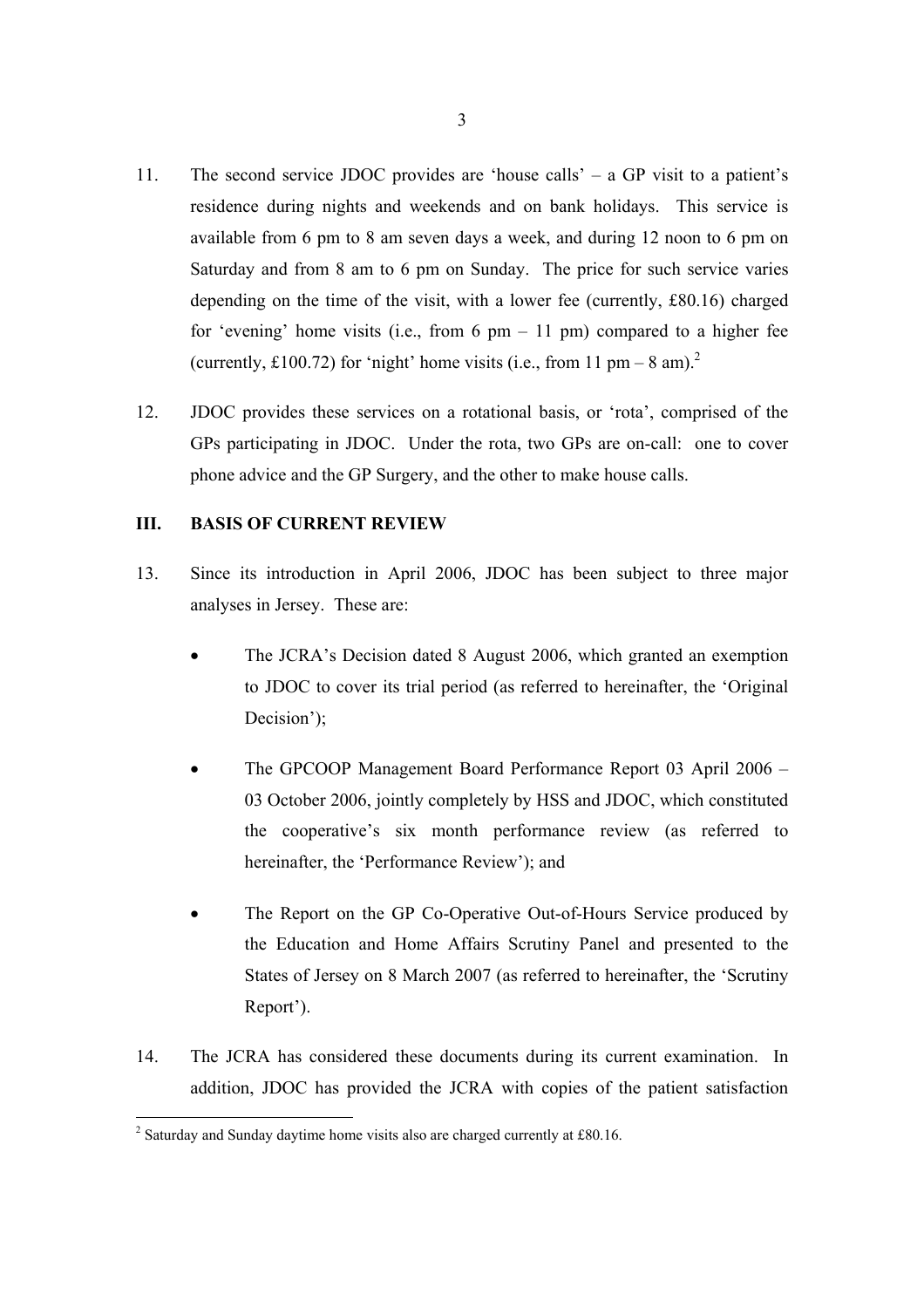questionnaires completed up to January 2007, and data that records JDOC's total patient activity from April 2006 to January 2007, as well as other information in response to JCRA requests.

#### **IV. ANALYSIS UNDER ARTICLE 8 OF THE LAW**

- 15. Article 8(1) of the Law states that an undertaking must not make an arrangement with one or more other undertakings that has the objective or effect of hindering to an appreciable extent competition in the supply of goods of services within Jersey or any part of Jersey. Article 8(2)(a) states that this prohibition applies, in particular, to an arrangement that directly or indirectly fixes purchasing or selling prices or any other trading conditions. Article 60 of the Law requires that, so far as possible, the JCRA interprets these provisions consistently with the treatment of corresponding questions arising under competition law in the European Union.
- 16. In the Original Decision, the JCRA concluded that the JDOC arrangement was subject to Article  $8(1)$  of the Law.<sup>3</sup> This was based on the agreement by JDOC's members to charge common prices for the provision of after-hours home visits (£80.16 or £100.72, depending on the time of visit), whereas prior to JDOC different prices in Jersey existed for these services. Such an arrangement may be characterized as a price-fixing agreement under Article 8, and the European Court of First Instance has stated that such restrictions may only be compatible with competition law if they satisfy the criteria for exemption.<sup>4</sup> Because JDOC's structure has remained the same (i.e., GPs participating in JDOC still agree to charge a common price for after-hours home visits), this conclusion reached in the Original Decision under Article 8(1) remains the same for this current Decision, hence the need for an exemption under Article 9.

<sup>&</sup>lt;sup>3</sup> Original Decision ¶ 26. The Original Decision also established that the Law's definitions of

<sup>&#</sup>x27;undertakings' and an 'arrangement' also were satisfied. *See ibid.* ¶¶ 19-20. 4 *European Night Services v. Commission,* Cases T-374/94 etc ¶ 136 (1998). The Original Decision also established that JDOC has an appreciable effect on competition in Jersey. Original Decision ¶ 25.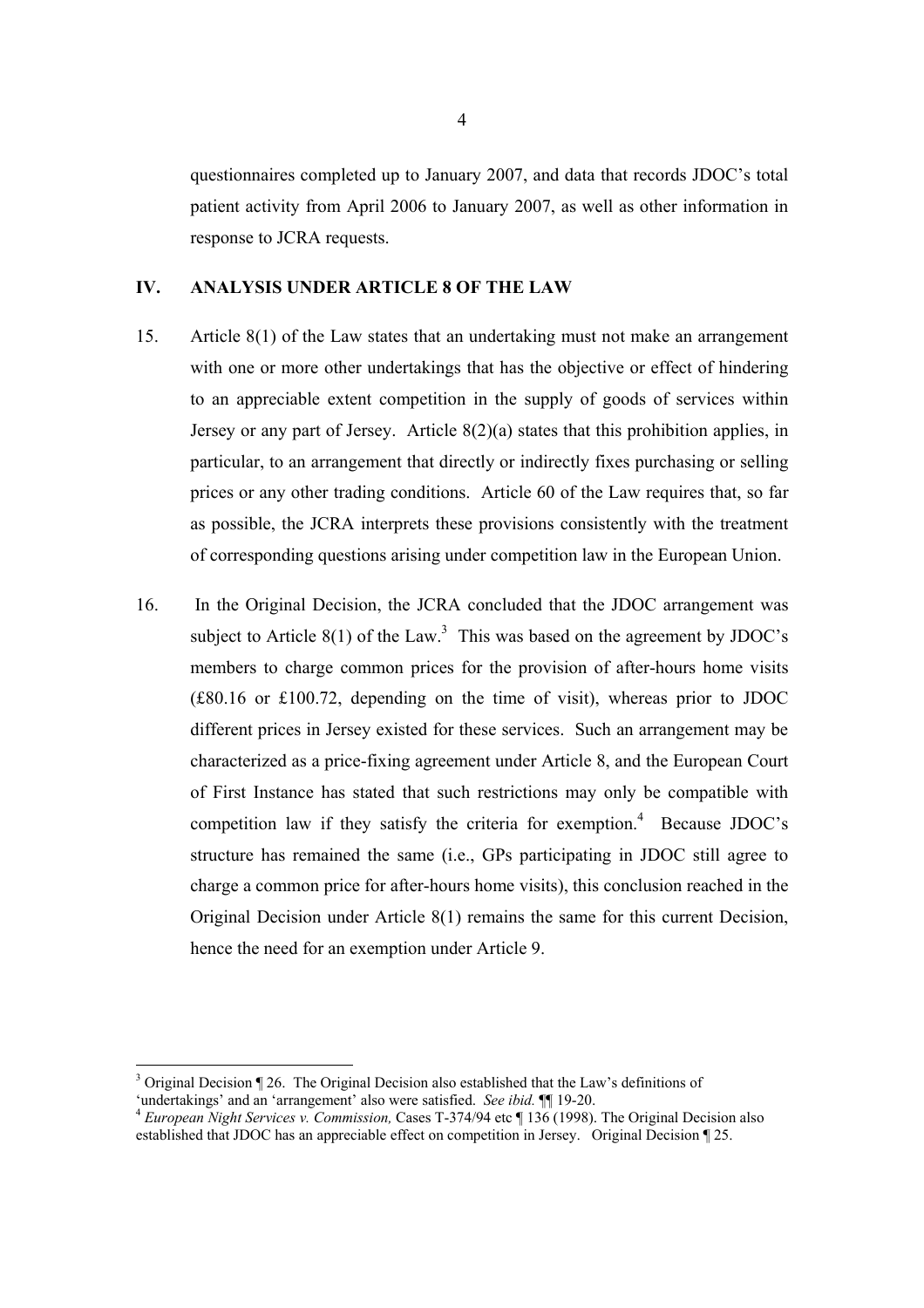#### **V. ANALYSIS UNDER ARTICLE 9 OF THE LAW**

17. To qualify for an exemption under Article 9, the JCRA must be satisfied that JDOC meets all four of the exemption criteria listed in Article 9(3). The JCRA concluded in the Original Decision that JDOC satisfied these four criteria, $5$  thus providing grounds for the JCRA to issue the initial exemption to JDOC. In this current Decision, the JCRA must determine whether, based on the information that has been made available to it since the Original Decision, JDOC still satisfies these criteria. This analysis is presented below.

### **A. Improvement in the Distribution of Goods or Services**

- 18. The first criterion, Article 9(3)(a), requires that JDOC either improve the production or distribution of goods or services, or promote technical or economic progress in the production or distribution of goods or services. Stated simply, JDOC must be likely to produce either quantitative or qualitative efficiencies. Efficiencies may create additional value for consumers by lowering costs, improving the quality of a good or service provided, or by creating a new good or service.
- 19. The Original Decision listed several potential efficiencies that JDOC intended to arise from the cooperative, and the JCRA recognized that these had the potential to improve the provision of after-hours medical service in Jersey.<sup>6</sup> As stated in the Original Decision, during the cooperative's trial period the JCRA endeavoured to monitor JDOC's activity and patients' reaction to it to verify whether these potential efficiencies were being realized. Furthermore, the JCRA expected that JDOC's six month performance review would further inform the assessment of JDOC's efficiencies.
- 20. The Performance Review noted that during the period of April to September 2006, JDOC's reported patient approval rating was very high. Specifically, 97% of patients that completed patient questionnaires during this time rated the care

<sup>5</sup> *See* Original Decision ¶¶ 27-68. 6 *See ibid.* ¶¶ 29-30.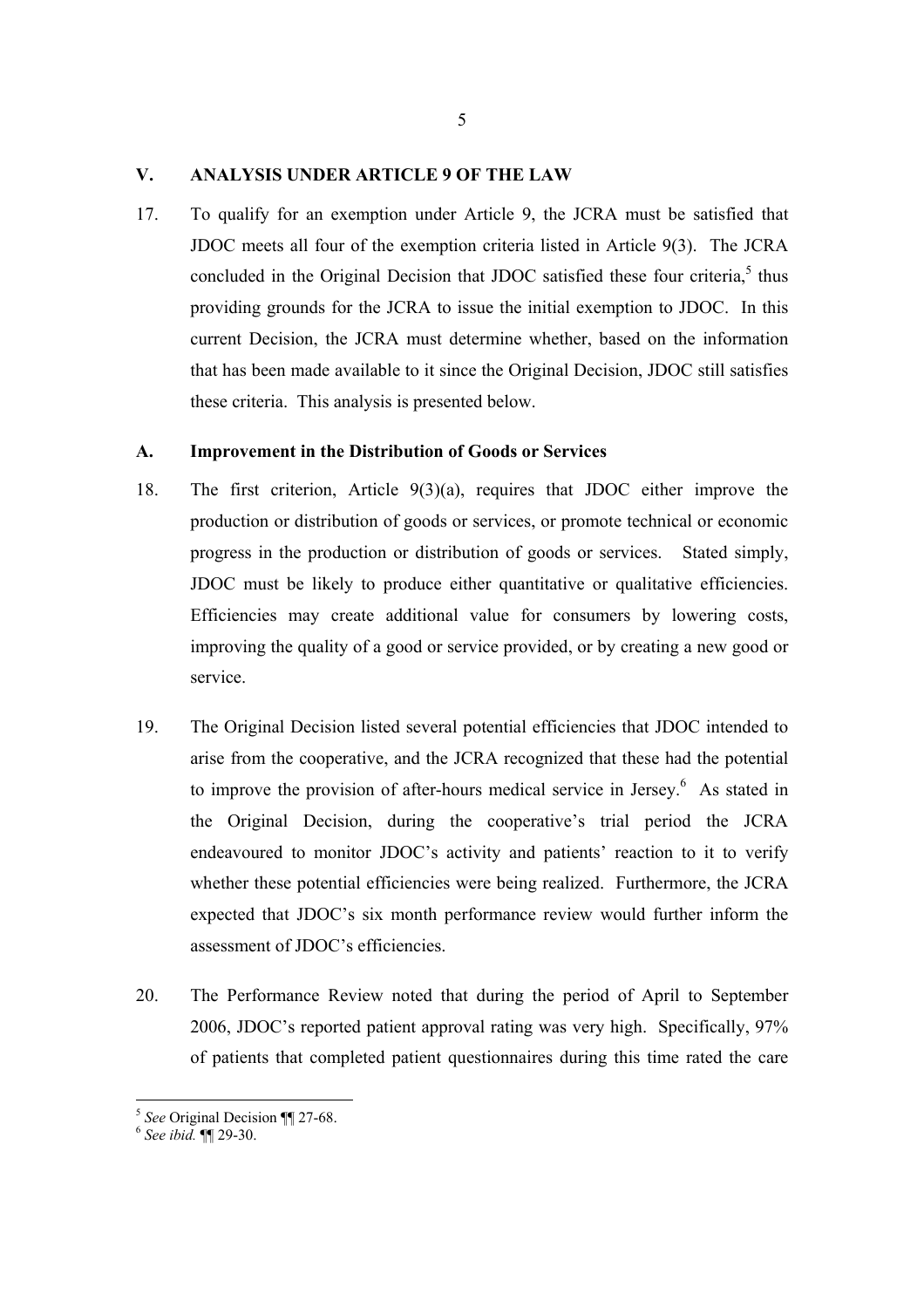they received from JDOC as very satisfactory.<sup>7</sup> According to the Performance Review, this compares to a 'very satisfied' care rating in England's National Health Service of just 42%.<sup>8</sup> Additional patient questionnaires JDOC provided to the JCRA subsequent to the Performance Review's time-period show that patients continue to be very satisfied with JDOC's service.

- 21. The Scrutiny Report also noted JDOC's high level of patient satisfaction and welcomed the ease with which patients can access its services.<sup>9</sup>
- 22. In addition, in response to the JCRA's inquiries, JDOC and HSS have listed the following as significant areas of improvement that are being implemented:
	- Patients for the first time in Jersey are able to access medicines after 9 pm and over significant bank holidays such as Christmas Day when all the Island's pharmacies are otherwise closed;
	- JDOC has created a single point of access, thereby improving the ability to contact a doctor out of hours;
	- JDOC has introduced a formalised complaints procedure;
	- JDOC has introduced a system of communicating the needs of vulnerable patients to colleagues; and
	- JDOC has begun to introduce formal governance and improved accountability processes.<sup>10</sup>
- 23. Based on the evidence provided, the JCRA has no grounds to conclude that the expected efficiencies originally put forward by JDOC are not in the process of being realized, or that overall patient satisfaction with JDOC's services has been

<sup>8</sup> *Ibid.*

<sup>7</sup> Performance Review at 4.

<sup>&</sup>lt;sup>9</sup> Scrutiny Report at 26 and 29.

<sup>&</sup>lt;sup>10</sup> Letter from Barbara Ward to the JCRA dated 2 April 2007.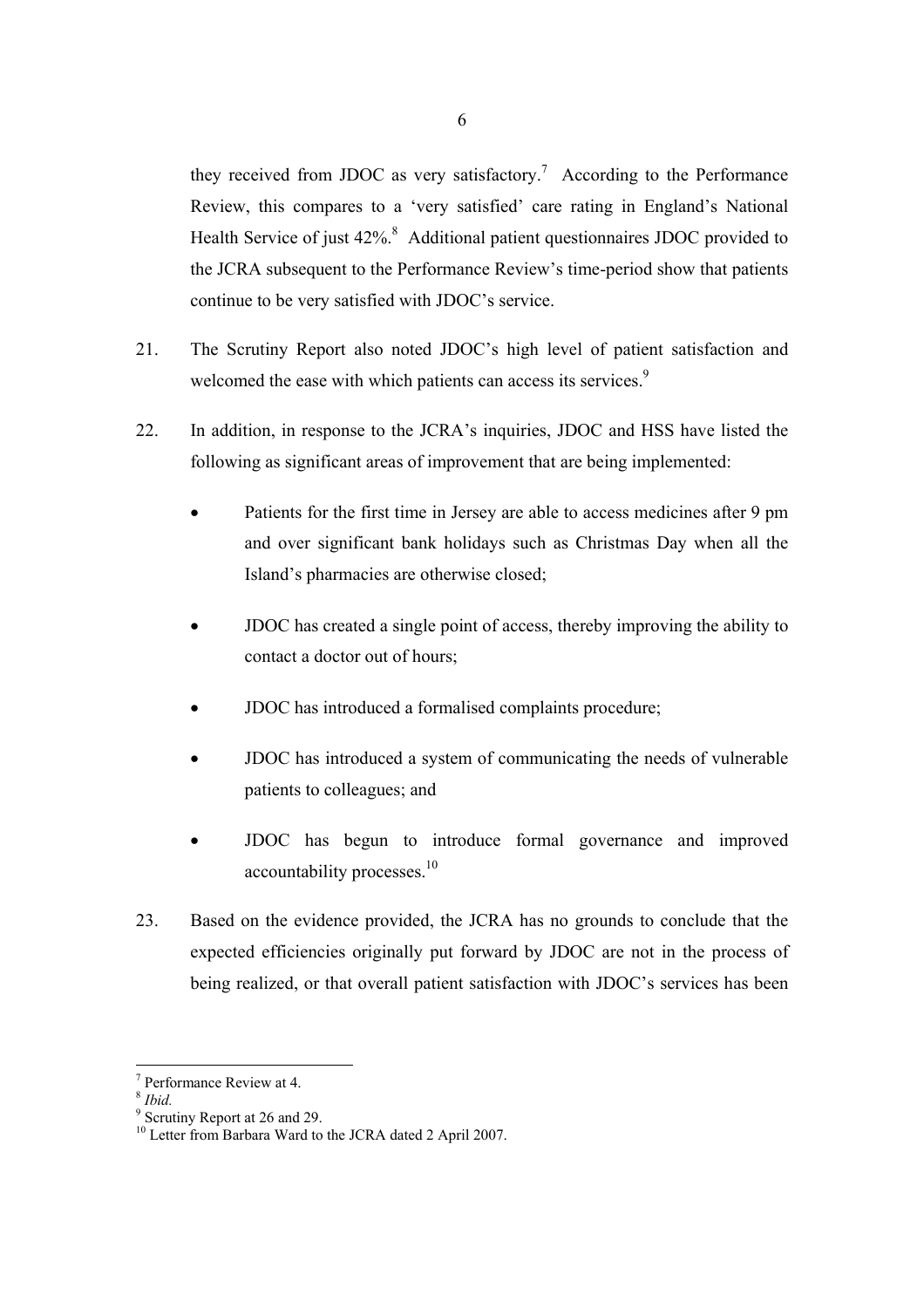anything less than very satisfactory. Thus, the JCRA concludes that the first exemption criterion remains satisfied.

24. JDOC has told the JCRA that it was never its intention to achieve all of its stated efficiency goals within its initial year of operation, and it will continue to strive to achieve them. JDOC also has stated that a new exemption from the JCRA would give the cooperative the security needed to make further investments in its infrastructure and further improve its services. An exemption period of two years has been recommended to the JCRA as the minimum period necessary to sufficiently allow progress on these goals to be achieved. This term also will provide a further opportunity for both JDOC and the JCRA to re-assess progress toward these goals at a later date.

### **B. Allow Consumers a Fair Share of the Benefits**

- 25. The second criterion, Article 9(3)(b), requires that consumers receive a fair share of the benefits arising from the arrangement. Consumers must be, on balance, better off as a result of the agreement.
- 26. In the Original Decision, the JCRA examined whether the fees set by JDOC allowed this criterion to be satisfied.<sup>11</sup> Specifically, whereas the JCRA had no doubt that the £40 fee for a visit to the GP Surgery satisfies this criterion,<sup>12</sup> more difficult questions arose from JDOC's fees for after-hours home evening and night visits. In many instances, these fees were above the fees that participating practices charged for equivalent services prior to joining JDOC.
- 27. The GPs argued that if viewed holistically (that is, when the low-cost option of a £40 visit to the GP Surgery is combined with the more expensive options for home visits), JDOC results in a net price decrease in Jersey. To test this argument, the JCRA conducted a 'before and after' expenditure analysis for afterhours medical care. This analysis was based on JDOC's actual activity data for

 $11$  Original Decision ¶ 32-44.

<sup>&</sup>lt;sup>12</sup> Because the GP Surgery was a new service that was largely unavailable to consumers in Jersey prior to JDOC's introduction, and because it's cost to the patient was significantly below the costs of home visits prior to JDOC.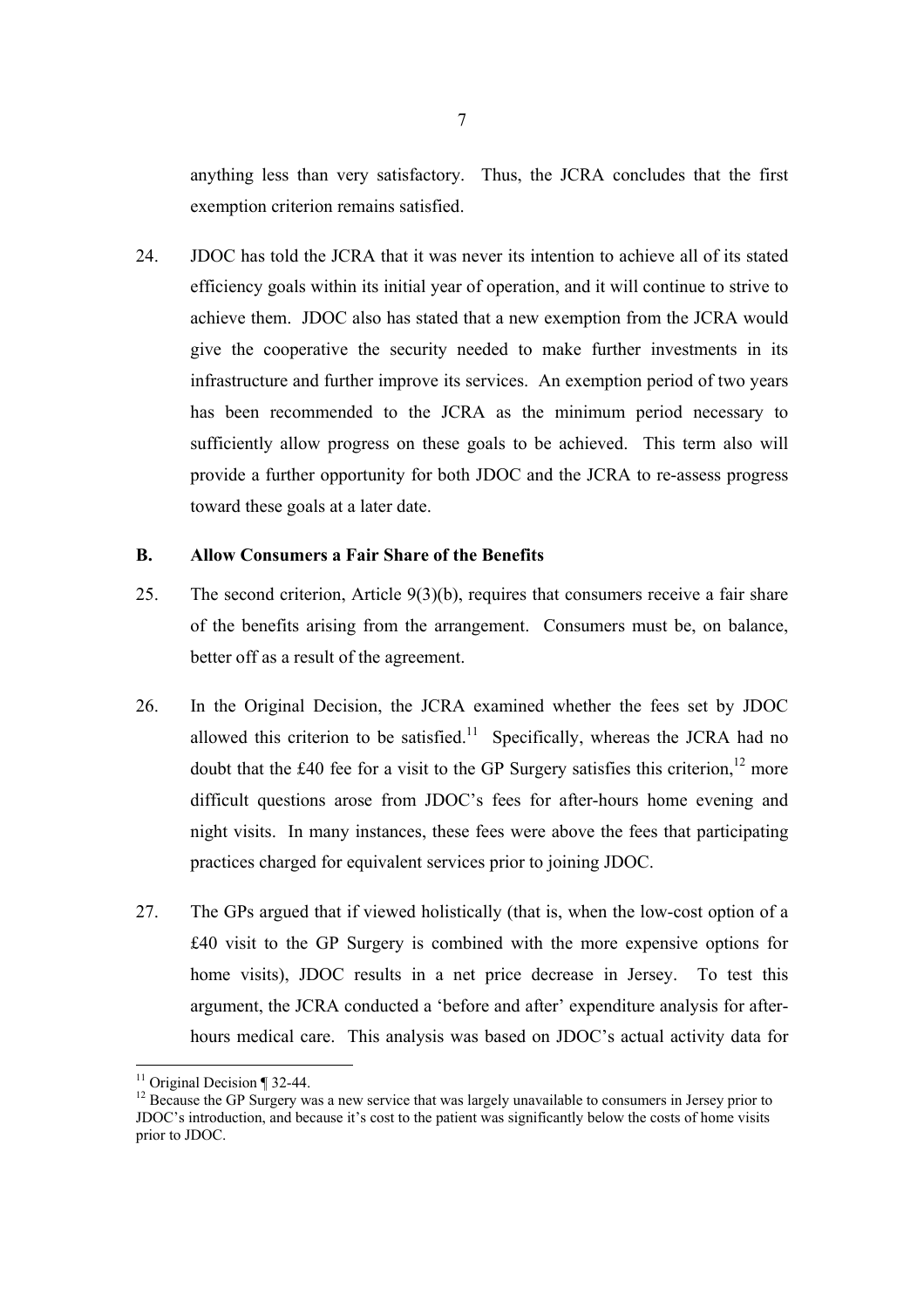its first two months in operation (April and May 2006) and the assumption that this level of activity corresponds to that which existed prior to JDOC's introduction. This analysis suggested that, viewed holistically, consumers in Jersey saved over £7,600 in after-hours GP medical care during JDOC's initial two months of operation.<sup>13</sup> These savings result from a significant minority (37.3%) of patients utilizing the £40 after-hours GP Surgery instead of requiring a GP home visit.

- 28. For the current analysis, the JCRA once again examined JDOC's activity data, but this time over a longer time period (April 2006 to January 2007). The results of this analysis are consistent with that contained in the Original Decision. That is, a significant minority of patients are treated at the GP Surgery and thus benefit from a lower price of after-hours care (£40) that previously was unavailable in Jersey before JDOC's introduction.<sup>14</sup> In fact, the percentage of patients utilizing the GP Surgery has increased since the Original Decision and now stands at around 40-45%. At the same time, the percentage of patients requiring a home visit during the GP Surgery's hours of operation has decreased,  $15$  which indicates that patients are substituting more expensive home visits with less costly visits to the GP Surgery. JDOC has informed the JCRA that it expects the trend of more patients using the GP Surgery to continue.
- 29. In the Original Decision the JCRA also concluded that JDOC's prices were cost justified.<sup>16</sup> Because JDOC's prices have not changed since this time, the JCRA currently has no grounds to deviate from this conclusion.
- 30. Thus, the JCRA concludes that JDOC still satisfies the second exemption criterion. However, to ensure this remains so during the period of this exemption,

<sup>&</sup>lt;sup>13</sup> See Original Decision ¶ 38-39.

<sup>&</sup>lt;sup>14</sup> In addition to receiving a lower price for after-hours care, these patients may get further benefits from receiving their care in a hospital environment, such as better lighting and more available resources. *See ibid.* ¶ 34.<br><sup>15</sup> From around 56% of JDOC's total activity in April 2006 to approximately 48% in January 2007. The

remainder of JDOC's patient activity (approximately 9%) is made up of patients requiring late night home visits, after the GP Surgery's hours of operation.

<sup>16</sup> *See* Original Decision ¶ 40.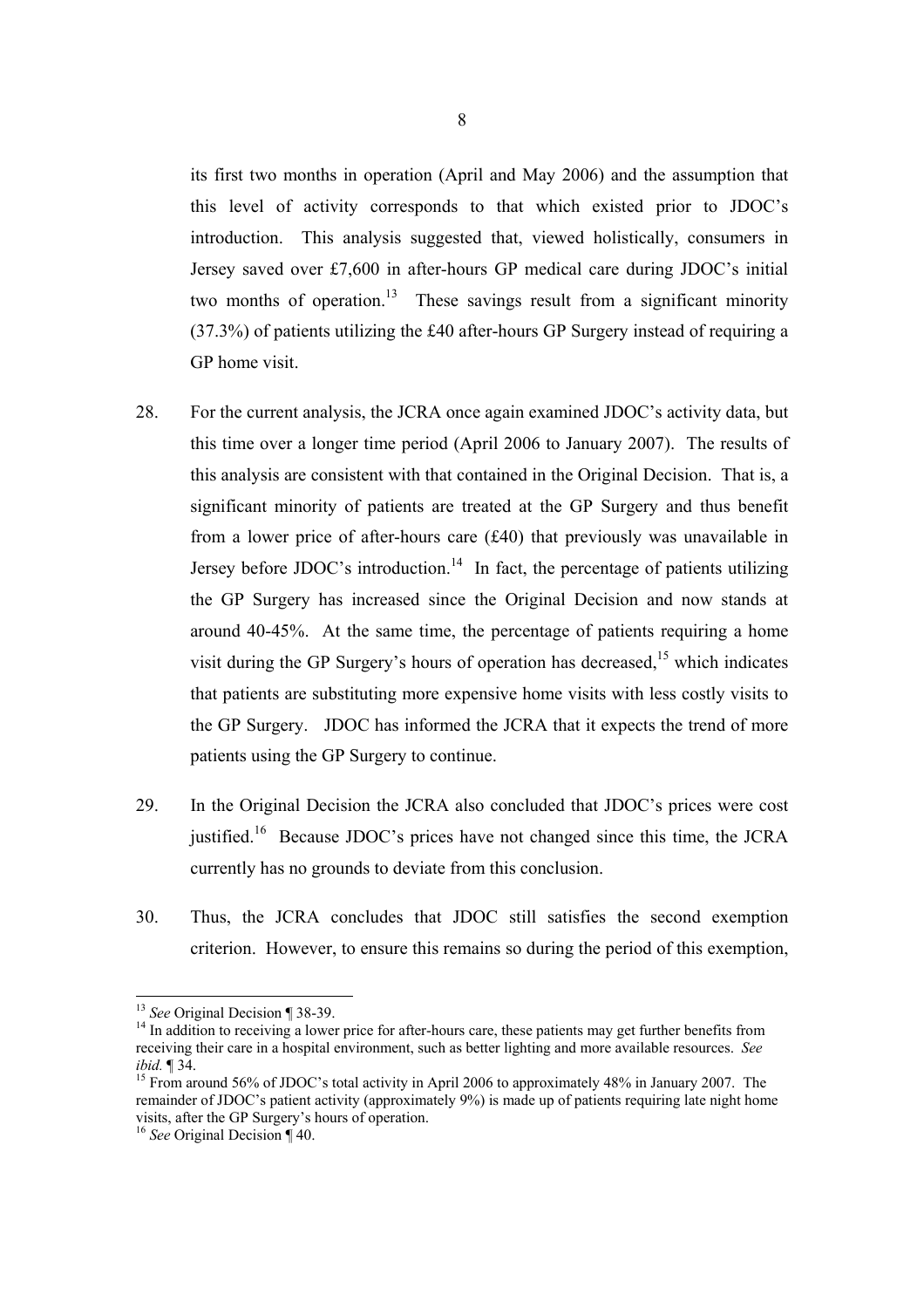the JCRA also concludes that two of the conditions contained in the Original Decision still are necessary, namely:

- The elimination of JDOC's ability to charge patients fees in addition to the base consultation fees. As stated in the Original Decision, such fees had not been cost justified to the JCRA, and placing additional fees on consumers would materially affect the outcome of the JCRA's before and after expenditure analysis. Therefore, JDOC may not place additional fees on patients over and above the base consultation fee, unless and until such additional charges are cost justified to the JCRA's satisfaction.
- A requirement that any increase to the base consultation fee be provided to the JCRA to determine if the increase is cost justified. This will provide the JCRA with the ability to ensure that JDOC's base consultation fees remain cost justified during the exemption's term. This obligation is in addition to, and independent of, the annual review of JDOC's fee levels with HSS.

#### **C. Contains No Indispensable Restrictions to Competition**

- 31. The third criterion, Article 9(3)(c), asks whether JDOC contains 'restrictions beyond those necessary for the attainment of the benefits that the parties demonstrate is likely to flow from the agreement.<sup> $17$ </sup> The agreement should contain the least restrictive means of achieving its efficiencies.
- 32. The Original Decision concluded that the fixed fees for evening and night home visits were necessary to achieve JDOC's potential efficiencies.<sup>18</sup> The Original Decision also discussed how JDOC agreed to amend its Governing Rules to facilitate a patient's ability to select the GP of their choice.<sup>19</sup> Because JDOC's terms have not changed since this time, there are no grounds on which the JCRA can conclude that the third exemption criterion is no longer satisfied.

 $17$  JCRA Guideline on Anti-competitive Arrangements at 13.

<sup>18</sup> *See* Original Decision ¶¶ 47-53. 19 *See ibid.* ¶¶ 54-58.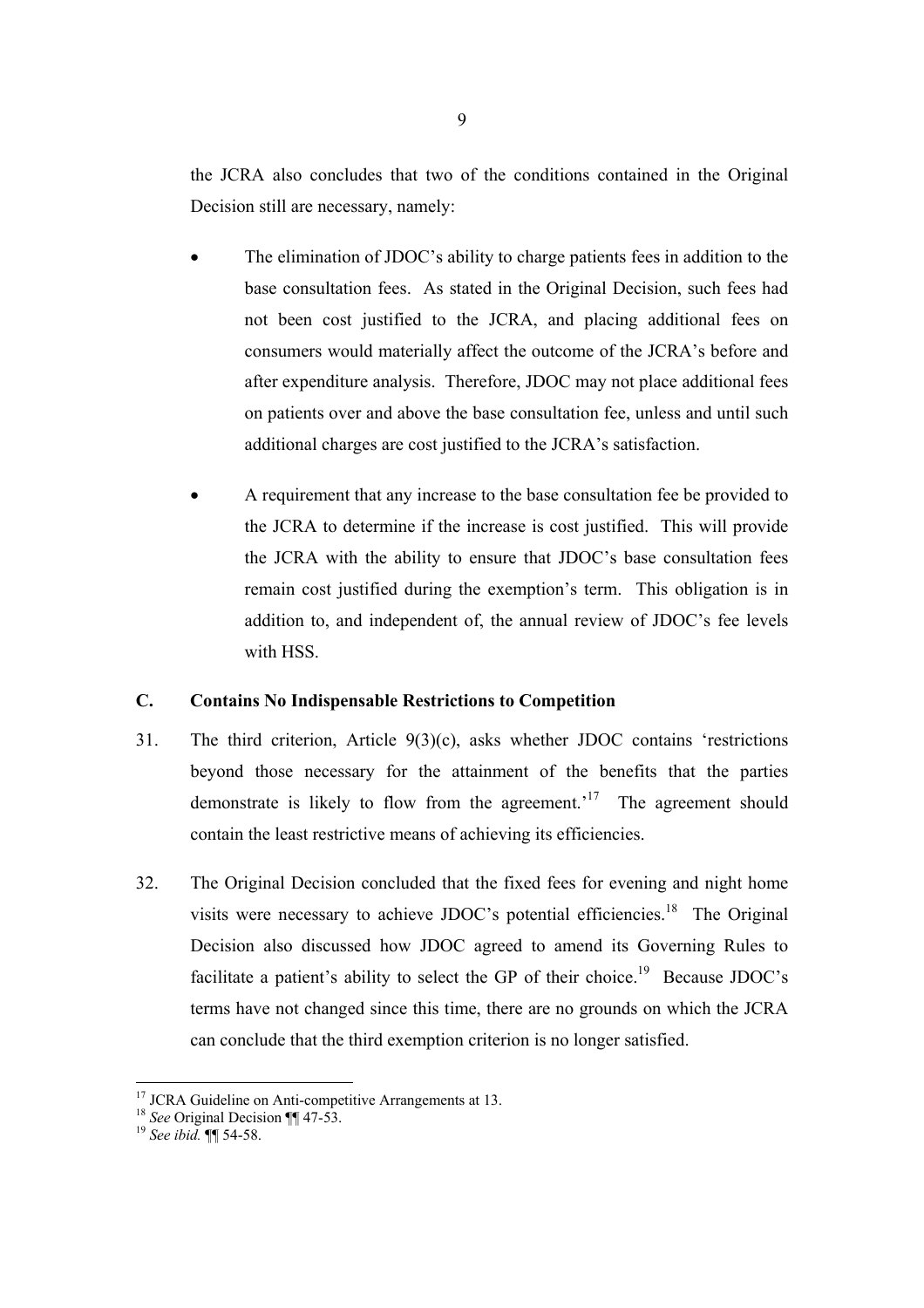### **D. No Elimination of Competition in respect of a Substantial Part of the Goods or Services in Question**

- 33. This criterion requires an assessment of the market effects that result from JDOC.
- 34. In the Original Decision, the JCRA established that the proper relevant product market in which to analyze JDOC was the provision of after-hours medical care.<sup>20</sup> In addition, the proper relevant geographic market was the Island of Jersey.<sup>21</sup>
- 35. Unlike the other criteria, circumstances under the fourth criterion have changed substantially since the Original Decision. At the time of the Original Decision, JDOC accounted for approximately 71% of all GPs in Jersey, with the remainder remaining outside of the cooperative.<sup>22</sup> Since this time, a vast majority of Jersey's remaining GPs have joined JDOC, and the JCRA subsequently approved these additions through the modification to JDOC's exemption.<sup>23</sup> Currently, virtually all of Jersey's GPs that provide after-hours medical care are members of JDOC. However, adequate grounds exist to conclude that the fourth exemption criterion still is satisfied.
- 36. First, although virtually all of Jersey's GP practices now participate in JDOC, at least some continue to provide a limited amount of after-hours care outside of the cooperative. The surgery hours of one practice, for example, extend to 8 pm Monday through Thursday and until 7 pm on Friday; and this practice charges a base consultation fee lower than that charged by JDOC's GP Surgery. Therefore, at least for some portion of what is considered to be after-hours medical care, an alternative surgery continues to exist.
- 37. Second, as stated in the Original Decision, the evidence presented to the JCRA indicates strongly that the quality of medical care provided is as important, and

<sup>&</sup>lt;sup>20</sup> See ibid.  $\P$  62.

<sup>20</sup> *See ibid.* ¶ 62. 21 *See ibid.* ¶ 63. 22 *See ibid.* ¶ 64. 23 *See* JCRA, *Approval of Additions to Jersey Doctors on Call* (13 Oct. 2006).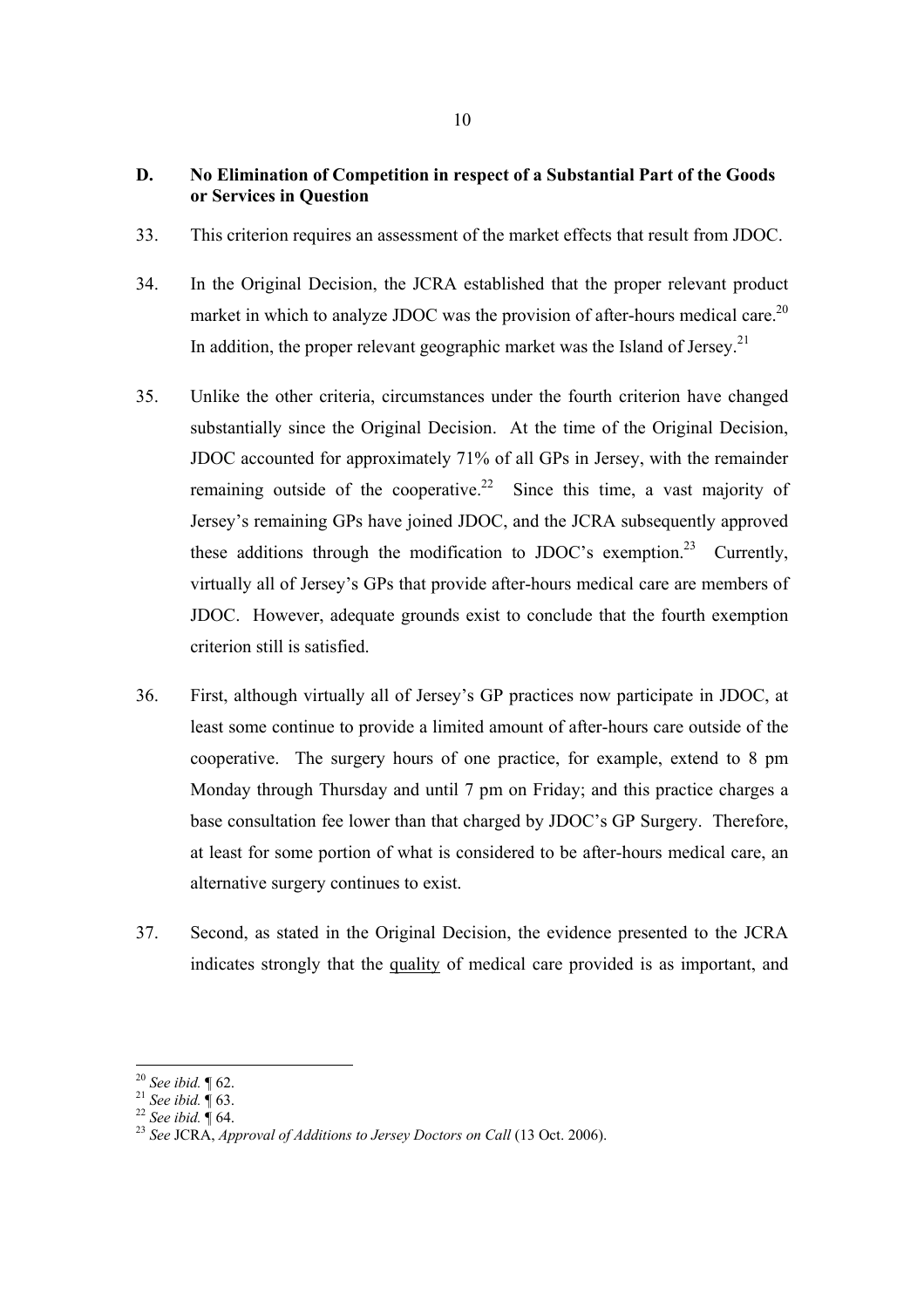likely more important, to patients than the price for the care provided.<sup>24</sup> This evidence is consistent with recent analysis elsewhere which indicates that with respect to medical care, consumers value attributes such as quality, service and location as much (if not more than) price.<sup>25</sup> While GPs in JDOC may charge a common price for their collective provision of after-hours care, it does not eliminate the ability of GPs to otherwise compete in these important non-price attributes. Indeed, JDOC's cooperative nature may have the effect of actually increasing this type of competition among GPs. Because under JDOC's rota system the on-call GP provides services to patients regardless of that patient's current practice affiliation, and because under the Original Decision 'the patient must remain completely autonomous to select the GP of their choice based on the quality of services they receive,<sup> $26$ </sup> GPs have the incentive to provide the highest possible quality of service through the cooperative.

- 38. Third, once they have joined the cooperative, GPs remain at liberty to leave the cooperative, should they think it is in their and their patients' benefit to do so.
- 39. Fourth and finally, as stated in the Original Decision, the JCRA understands that the Accident and Emergency ('A&E') services in the General Hospital remain open to patients for after-hours care, and that a significant proportion of afterhours visits to A&E are for non-emergency, primary care visits.<sup>27</sup> The Scrutiny Report concluded that the introduction of the GP Surgery had little effect on the services provided by  $A&E^{28}$ .
- 40. The JCRA thus concludes that the fourth exemption criterion remains satisfied. To ensure this remains so during the term of this exemption, however, certain conditions are necessary, namely:

<sup>&</sup>lt;sup>24</sup> See Original Decision ¶ 56 note 40 ('Throughout the investigation, the GPs informed us that a patient's ultimate choice of a GP is based on the quality of service provided, at least to the same extent as the prices charged.').

<sup>25</sup> *See, e.g.,* Neil W. Averitt and Robert H. Lande, *Using the 'Consumer Choice' Approach to Antitrust Law*, ANTITRUST LAW JOURNAL at 198 (Issue 1, 2007).<br><sup>26</sup> Original Decision ¶ 56.<br><sup>27</sup> *Ibid.* ¶ 65.

<sup>&</sup>lt;sup>28</sup> Scrutiny Report at 42-44.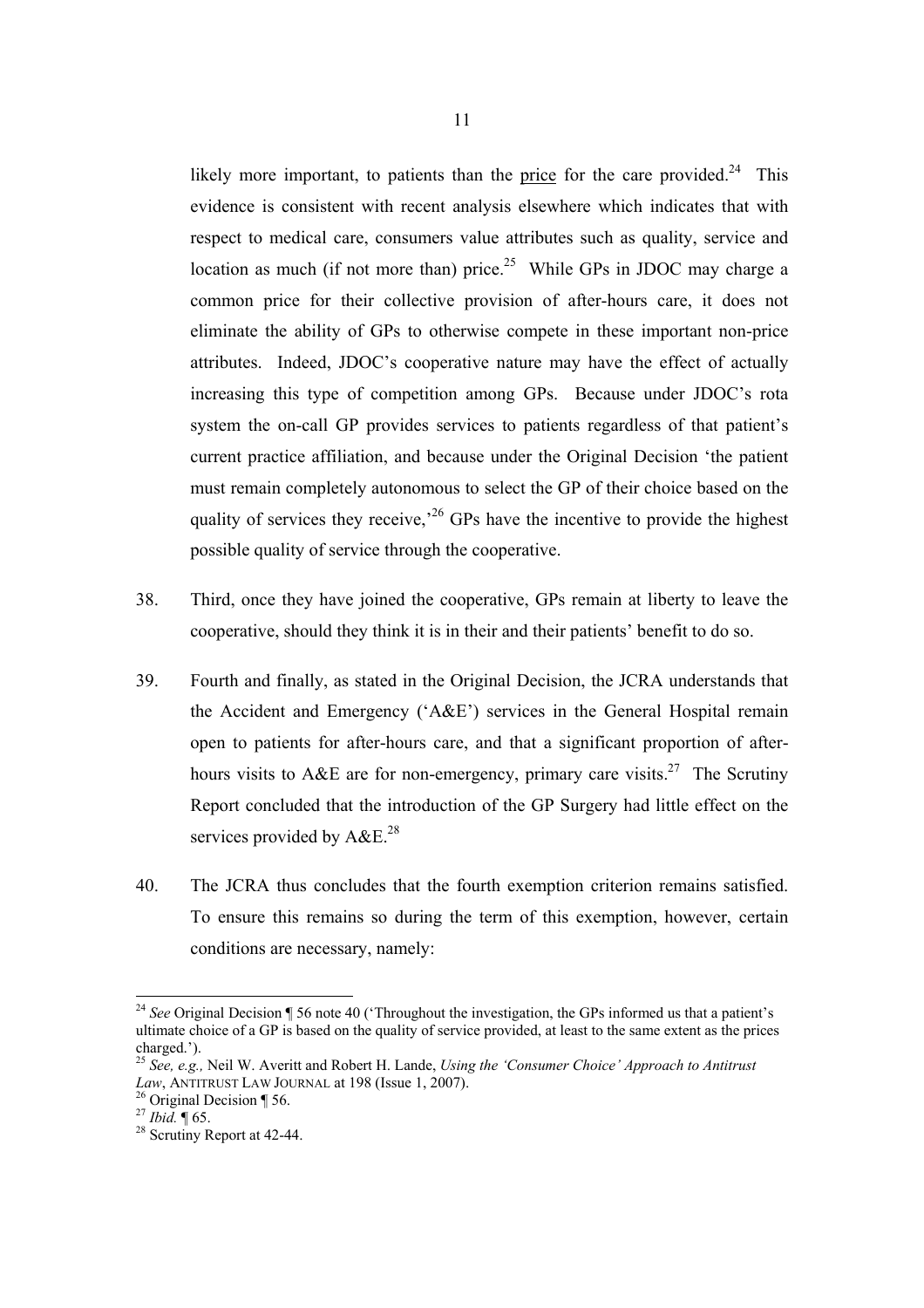- JDOC must notify the JCRA prior to accepting any new members into the cooperative. This condition allows the JCRA an opportunity to assess the effects on competition of any additional members joining JDOC, analogous to the analysis it conducts of whether a proposed merger or acquisition would substantially lessen competition in Jersey or any part of Jersey.29 It also provides protection to JDOC from potentially making its exemption under the Law invalid during the exemption period by making additional arrangements with new members absent approval under Article 9.
- In addition, the JCRA must ensure that JDOC does not create 'spill over' effects that could substantially reduce competition in other markets in which GPs compete. One such potential area of concern could be day services provided by the GPs, and whether cooperation in night services has the risk of substantially reducing competition in day services. The potential concern in this regard is diminished by the fact that night services represent only a very small portion of a GP's total business.<sup>30</sup> To help ensure no spillover effects occur, however, this exemption is conditioned on the GPs' compliance with conditions intended to segregate after-hours service from daytime service and to provide the JCRA with the ability to monitor JDOC's activities.
- Finally, although price competition may not be as important as other nonprice factors in the provision of medical care, the ability of the JCRA to review JDOC's proposed increases in price before they are implemented provides a safeguard that JDOC's prices will remain cost justified.

### **VI. DECISION**

41. The JCRA concludes that JDOC is subject to Article 8(1) of the Law.

<sup>&</sup>lt;sup>29</sup> *See* Part 4, Competition (Jersey) Law 2005; *see also* JCRA Guideline on Mergers and Acquisitions. <sup>30</sup> *See* Original Decision ¶ 67 (noting that the provision of after-hours medical care amounted to only around 2-5% of an average GP practice's total annual income).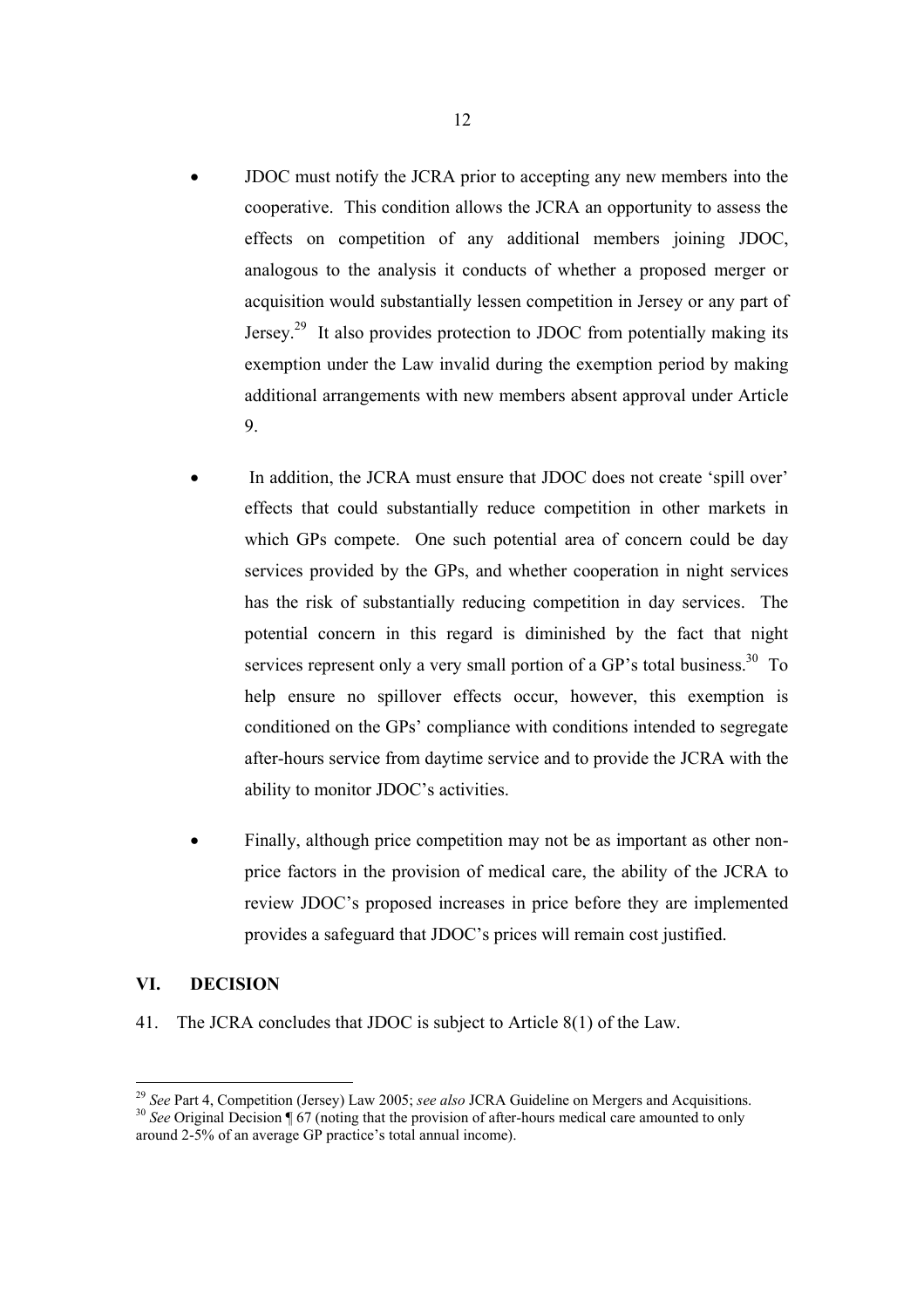- 42. The JCRA also concludes that JDOC satisfies the criteria for exemption, subject to certain conditions under Article 9(6). Specifically, these conditions are intended to facilitate the JCRA's ability to ensure that all fees charged by JDOC, and increases to these fees, are cost justified (to ensure that the second and fourth exemption criteria are satisfied); to make JDOC's acceptance of any new members subject to the JCRA's assessment under the Law (to ensure that the fourth exemption criterion is satisfied); and to segregate members' daytime activities from the after-hours activities subject to JDOC (also to ensure that the fourth exemption criterion is satisfied).
- 43. By this Decision, the JCRA hereby grants an exemption to JDOC under Article 9, subject to compliance by JDOC and its member with the following conditions:
	- 1. JDOC shall demonstrate to the JCRA's satisfaction that any future increase in one or more of its fees is cost justified. JDOC therefore shall submit for the JCRA's review full details of any proposed increase in fees at least twenty one calendar days prior to such increase taking effect. Any such submission shall explain in detail how the proposed increase is cost justified, and provide sufficient data to the JCRA to examine this justification.
	- 2. Should, any time after receiving a notice set forth in the first condition, the JCRA instruct JDOC not to proceed with the proposed increase, in whole or in part, JDOC shall not implement the increase to the extent it has been objected to by the JCRA, except in accordance with the JCRA's prior written consent.
	- 3. JDOC shall not charge patients additional fees over and above those charged for consultations, unless and until such additional fees have been cost justified to the JCRA's satisfaction, such satisfaction to be expressed by the JCRA in writing to JDOC.